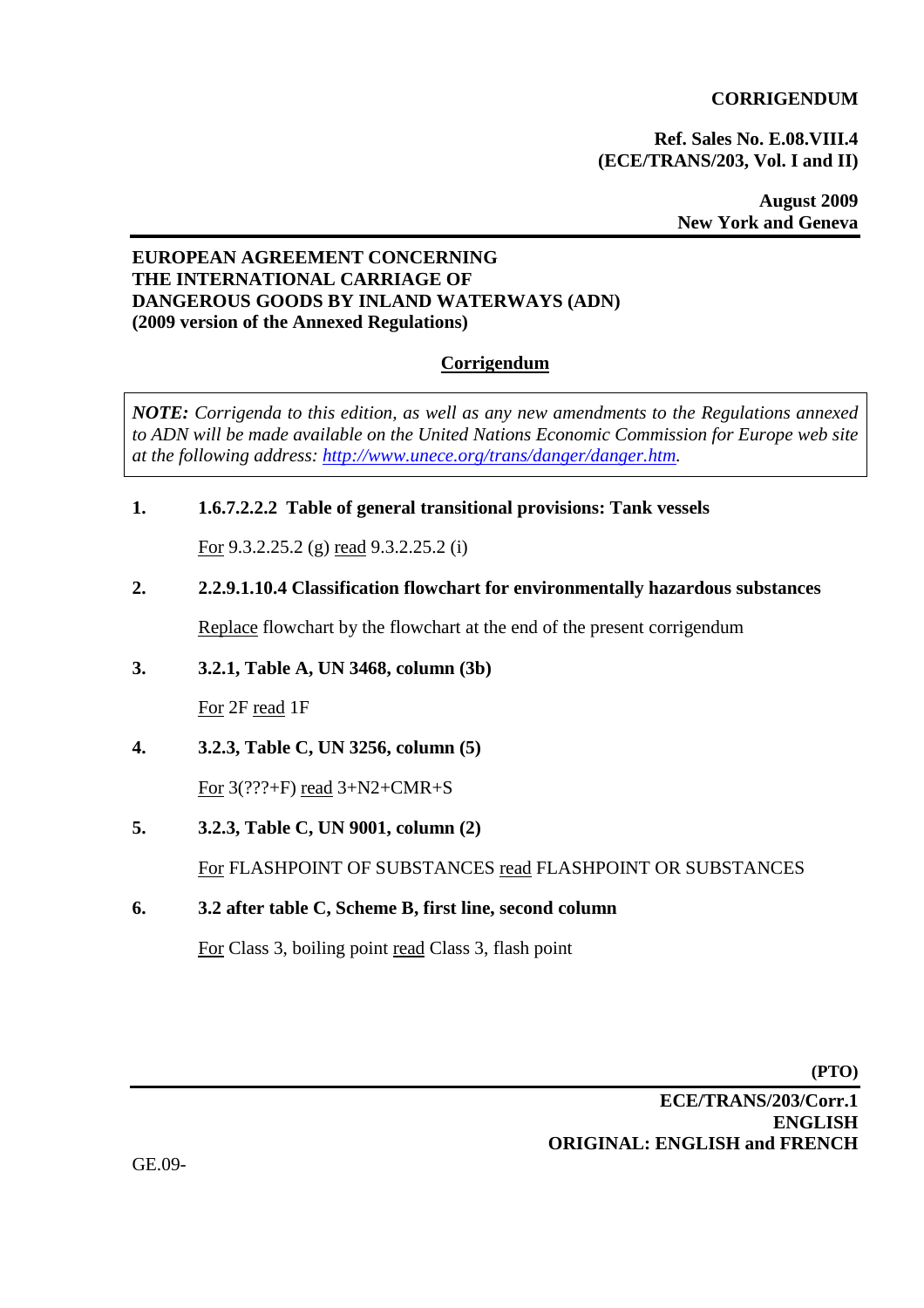ECE/TRANS/203/Corr.1 page 2

# **7. 3.2 after table C, column (10)**

For P<sub>Obmax</sub>: Maximum absolute vapour pressure at liquid surface temperature in kPa read P<sub>Obmax</sub>: Absolute vapour pressure at maximum liquid surface temperature in kPa

# **8. 3.2 after Table C, Remark 7**

For flash-point read melting point

# **9. 3.2 after Table C, Remark 38**

For melting point read boiling point

#### **10. 3.2.4.3, A.3, penultimate line**

For heated to or less than the flash-point read heated to or above the flash-point

# **11. 3.2.4.3, A.10**

Not applicable to English version

# **12. 3.2.4.3 C**

| For $P_{\text{Obmax}}$ :                    | Vapour pressure at maximum absolute liquid surface temperature in kPa<br>read |
|---------------------------------------------|-------------------------------------------------------------------------------|
| $P_{\text{Obmax}}$ :                        | Absolute vapour pressure at maximum liquid surface temperature in kPa         |
| For $P_{Da}$ :                              | Vapour pressure at absolute filling temperature in kPa read                   |
| $P_{Da}:$                                   | Absolute vapour pressure at filling temperature in kPa                        |
| $\overline{\text{For}}$ $T_{\text{Dmax}}$ : | Maximum absolute vapour pressure in K read                                    |
| $T_{Dmax}$ :                                | Maximum gaseous phase temperature in K                                        |

# **13. 3.2.4.3, Remark 7**

For flash-point read melting point

# **14. 3.2.4.3, Remark 38**

For melting point read boiling point

# **15. 3.3.1 Special provision 335**

For vehicle or container read vehicle, wagon or container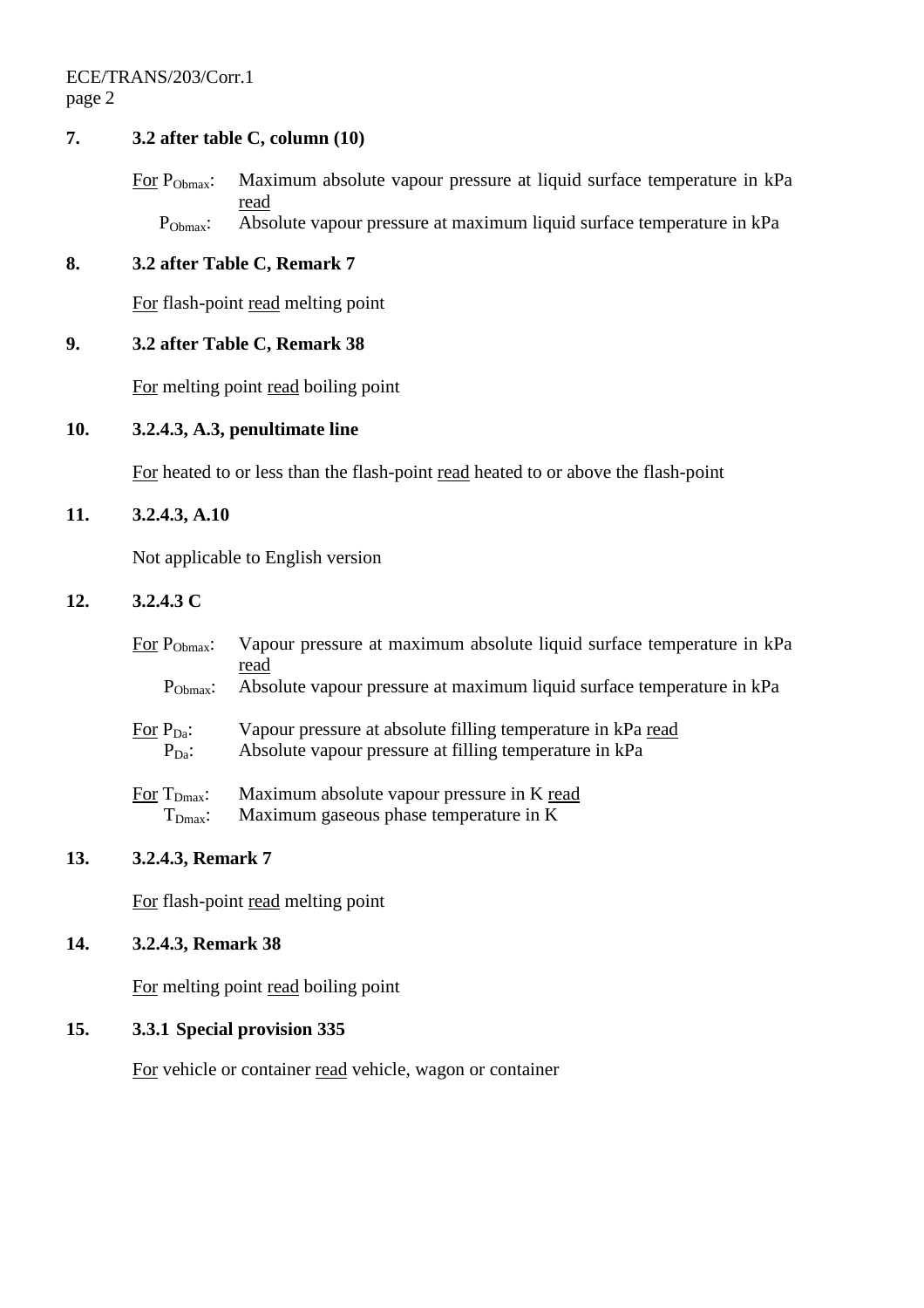# **16. 5.4.3.4 Instructions in writing, Additional guidance, toxic substances 6.1 and infectious substances 6.2, second column**

For Risk to the aquatic environment read Risk to the aquatic environment and sewage system

**17. 8.6.1.3, first page of Model for a certificate of approval, item 8, after "Cargo refrigeration system"** 

Insert a new item to read as follows:

• Inerting facilities……………………. yes/no 1, 2

# **18. 8.6.1.4, first page of Model for a provisional certificate of approval, item 8, after "Cargo refrigeration system"**

Insert a new line to read as follows:

• Inerting facililties……………………. yes/no 1, 2

# **19. 9.3.1.15.2**

Not applicable to English version

### **20. 9.3.1.27.6 (a)**

Not applicable to English version

**21. 9.3.2.11.3 (a), third sentence** 

Not applicable to English version

**22. 9.3.2.15.2** 

Not applicable to English version

### **23. 9.3.3.11.3 (a), third sentence**

Not applicable to English version

#### **24. 9.3.3.11.4, third paragraph**

For unloading pipes read loading and unloading pipes

### **25. 9.3.3.25.2 (f)**

Not applicable to English version